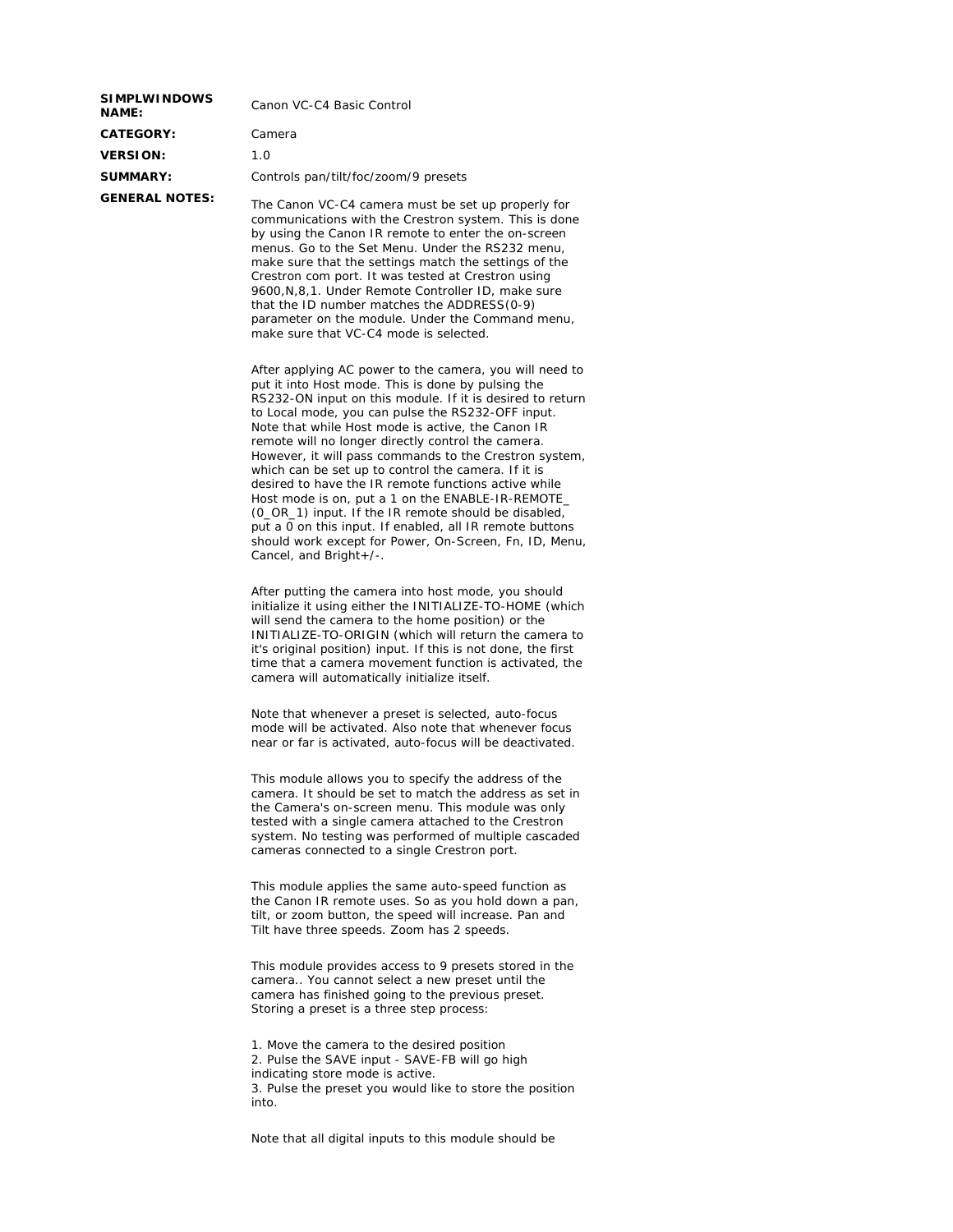|                                                        | momentary, (as if coming from a button on a<br>touchpanel), or 0, except where previously noted. |  |  |  |
|--------------------------------------------------------|--------------------------------------------------------------------------------------------------|--|--|--|
| <b>CRESTRON</b><br><b>HARDWARE</b><br><b>REQUIRED:</b> | CNMSX,<br>CNXCOM,<br>ST-COM                                                                      |  |  |  |
| <b>SETUP OF CRESTRON</b><br><b>HARDWARE:</b>           | The port should be set as follows:                                                               |  |  |  |
|                                                        | Baud Rate - 9600<br>Parity - None<br>Data Bits - 8<br>Stop Bits - 1                              |  |  |  |
| <b>VENDOR FIRMWARE:</b>                                | None                                                                                             |  |  |  |
| <b>VENDOR SETUP:</b>                                   | Using on screen menus, must set:                                                                 |  |  |  |
|                                                        | 1. RS232 baud rate/parity<br>2. Camera ID<br>3. VC-C4 command mode                               |  |  |  |
| <b>CABLE DIAGRAM:</b>                                  | <b>CNSP-504</b>                                                                                  |  |  |  |

## **CONTROL:**

| TILT-UP/DOWN             | D | Press and hold to activate tilt                                                                                                            |
|--------------------------|---|--------------------------------------------------------------------------------------------------------------------------------------------|
| <b>PAN-LEFT/RIGHT</b>    | D | Press and hold to activate pan                                                                                                             |
| ZOOM-IN/OUT              | D | Press and hold to activate zoom                                                                                                            |
| <b>FOCUS-NEAR/FAR</b>    | D | Press and hold to activate focus. Will turn off<br>auto-focus automatically                                                                |
| AUTOFOCUS-<br>ON/OFF/TOG | D | Enable/Disable auto-focus mode                                                                                                             |
| <b>PRESET-*</b>          | D | If pressed while Save Mode active - will recall<br>a preset. If pressed while Save Mode active -<br>will store a preset                    |
| <b>SAVE</b>              | D | Enable/Disable Save Mode                                                                                                                   |
| <b>HOME</b>              | D | Send the camera to the Home position                                                                                                       |
| <b>RS232-ON/OFF</b>      | D | Activate/Deactivate Host mode, Camera must<br>be placed in host mode before any other<br>commands will function.                           |
| <b>POWER-ON/OFF</b>      | D | Pule to power the camera on or off                                                                                                         |
| INITIALIZE-*             | D | Pulse to initialize the camera to either it's<br>home position, or it's original position                                                  |
| <b>ENABLE-IR-REMOTE</b>  | D | Place a 1 or 0 on this input to either enable or<br>disable most of the functionality of the Canon<br>IR remote, while Host mode is active |
| <b>CANON-RX\$</b>        | S | Serial signal to be routed to a 2-way RS232<br>port                                                                                        |
| ADDRESS(0-9)             | P | Address of the camera (as set in the camera's<br>on-screen menu). Should be a number from<br>0-9 with no suffix                            |

 $\mathcal{L}^{\text{max}}_{\text{max}}$  and  $\mathcal{L}^{\text{max}}_{\text{max}}$ 

## **FEEDBACK:**

| <b>AUTOFOCUS-</b><br>ON/OFF-FB | D | Simulated feedback indicating when autofocus<br>mode is on/off |
|--------------------------------|---|----------------------------------------------------------------|
| <b>PRESET-*-FB</b>             | D | Indicates the last preset selected                             |
| <b>SAVE-FB</b>                 | D | High while save mode is active                                 |
| <b>CANON-TX\$</b>              | S | Serial signal to be routed to a 2-way RS232<br>port            |